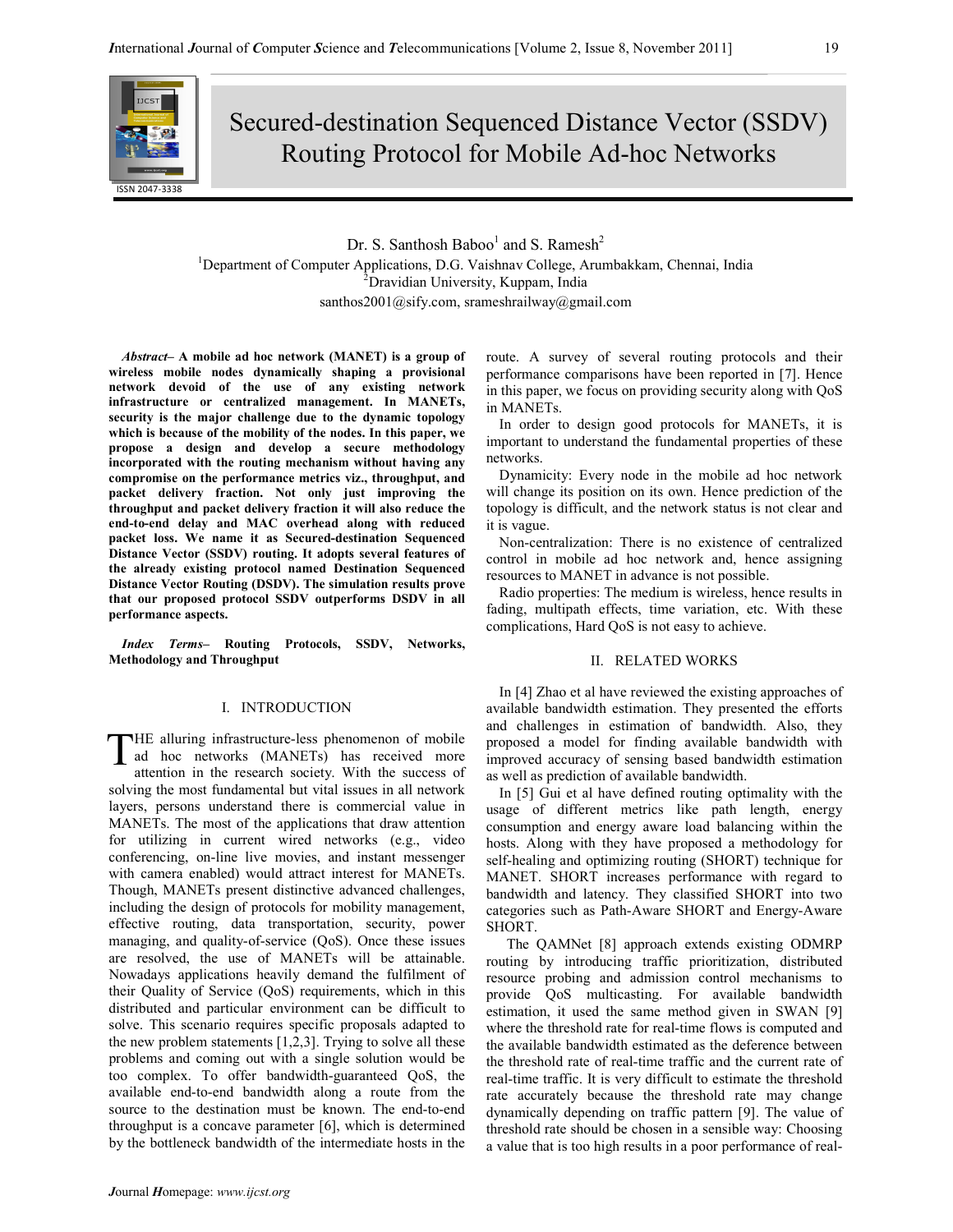time flows, and choosing a value that is too low results in the denial of real-time flows for which the available resource would have sufficed.

 The localization methods are also distinguished by their form of computation, "centralized" or "decentralized". For example, MDS-MAP [13] is a centralized localization that calculates the relative positions of all the nodes based on connectivity information by Multidimensional Scaling (MDS). Similarly, DWMDS (Dynamic Weighted MDS) [10] uses movement constraints in addition to the connectivity information, and estimates the trajectories of mobile nodes. TRACKIE [12] first estimates mobile nodes that were likely to move between landmarks straight. Based on their estimated trajectories, it estimates the trajectories of the other nodes. Since these centralized algorithms use all the information about connectivity between nodes and compute the trajectories off-line, the estimation accuracy is usually better than decentralized methods.

In decentralized methods, the position of each node is computed by the node itself or cooperation with the other nodes. For example, APIT [15] assumes a set of triangles formed by landmarks, checks whether a node is located inside or outside of each triangle, and estimates its location. Amorphous [11] and REP [16] assume that location information is sent through multi-hop relay from landmarks, and each node estimates its positions based on hop counts from landmarks. In particular, REP first detects holes in an isotropic sensor network, and then estimates the distance between nodes accurately considering the holes. In MCL [6], each mobile node manages its Area of Presence (AoP) and refines its AoP whenever it encounters a landmark. In UPL [14], each mobile node estimates its AoP accurately based on AoP received from its neighboring nodes and obstacle information.

### III. PROPOSED WORK

 In order to implement QoS, we propose to develop a protocol which guarantees QoS along with secure destination sequenced distance vector routing. In all the available existing protocols with regard to security, QoS requirements were compromised. We aim to develop a security enriched protocol which does not compromise with QoS requirements. For achieving the above goal we design a framework which uses estimation of 'data transfer rate', estimation of 'residual energy', 'threshold value'.

#### A. Bandwidth Estimation

The bandwidth can be estimated as follows:

## Packet Delivery Time  $(\mathcal{O}_d) = \mathcal{O}_r$  -  $\mathcal{O}_s$

Where  $\mathcal{O}_r$  is Packet Received Time,  $\mathcal{O}_s$  is Packet Sent Time.

## Bandwidth=  $D_S / \mathcal{O}_d \rightarrow (1)$

Where  $D<sub>S</sub>$  is Data Size.

Bandwidth is the ratio between Size of the Data and Actual Time taken to deliver the packet.

In following two cases bandwidth gets reduced:

1) When there is more channel contention i.e., Channel sensing busy due to more Request to Send (RTS) / Clear to Send (CTS), collisions and higher back-offs;

2) When there are more channel errors i.e., error bits in RTS/DATA which causes RTS/DATA retransmission.

### B. Residual Energy

The Residual Energy [17] is calculated as follows:

$$
RE_{\text{node}} = IE_{\text{node}} - CE_{\text{node}} \rightarrow 2
$$

Where IEnode is the Initial Energy of the node and CEnode is the Consumed Energy of the node. The residual energy of a node is the difference between initial energy and consumed energy.

# C. SSDV Routing

 Secured-destination Sequenced Distance Vector (SSDV) is a proactive secured routing protocol. It gains some of the inherent qualities of the distance vector algorithm. In such kind of proactive routing protocols, each node repeatedly maintains state-of-the-art routes to every other node in the network. Routing information at regular intervals transmitted throughout the network in order to preserve routing table stability. When the route discovery process is initiated, the two state-of-the art estimations such as bandwidth and residual energy will be calculated using (1) and (2). That information is mainly used to determine the path from the source node to the destination node. The routing table is updated at every node by discovering the variation in routing knowledge about all the existing destinations with the number of nodes to the destination. When the attacker tries to impersonate as intermediate node our SSDV protocol will recognize the intruder using Intruder Detection Methodology, and redirect the path to the destination. In addition, to offer loop freedom our protocol SSDV uses succession count, which is offered, by the destination node. However, when a route has already existed before traffic arrives, transmission takes place without any delay. Else, traffic packets must wait in queue till the node gets routing information equivalent to its destination. In case of highly dynamic network topology, the proactive schemes need a noteworthy quantity of resources to maintain routing information up-to-date and reliable. Further AES algorithm is used to encrypt the data to provide security.

### D. Intruder Detection Methodology (IDM)

 After calculating the path in which packets are to be routed, the source node will forward certain number packets to the next hop (node). The number of packets thus sent to the first hop will be set as threshold value. Thus obtained threshold value will be verified at every node in the path before despatching the packets. And if any of the nodes in the path has got different value other than that of threshold value then they are treated as Intruder and the path is rediscovered with the new threshold value and discarding the intruder node. Once again the above process is repeated till such time it reaches the destination node.

 When the non-availability of a route to the next node, the node instantly updates the succession count and broadcasts the knowledge to its neighbors. When a node gets routing knowledge then it verifies in its routing table. If it does not have such entry into the routing table then updates the routing table with routing information it has obtained. If the node finds that it has already had an entry into its routing table then it compares the succession count of the received information with the routing table entry and updates the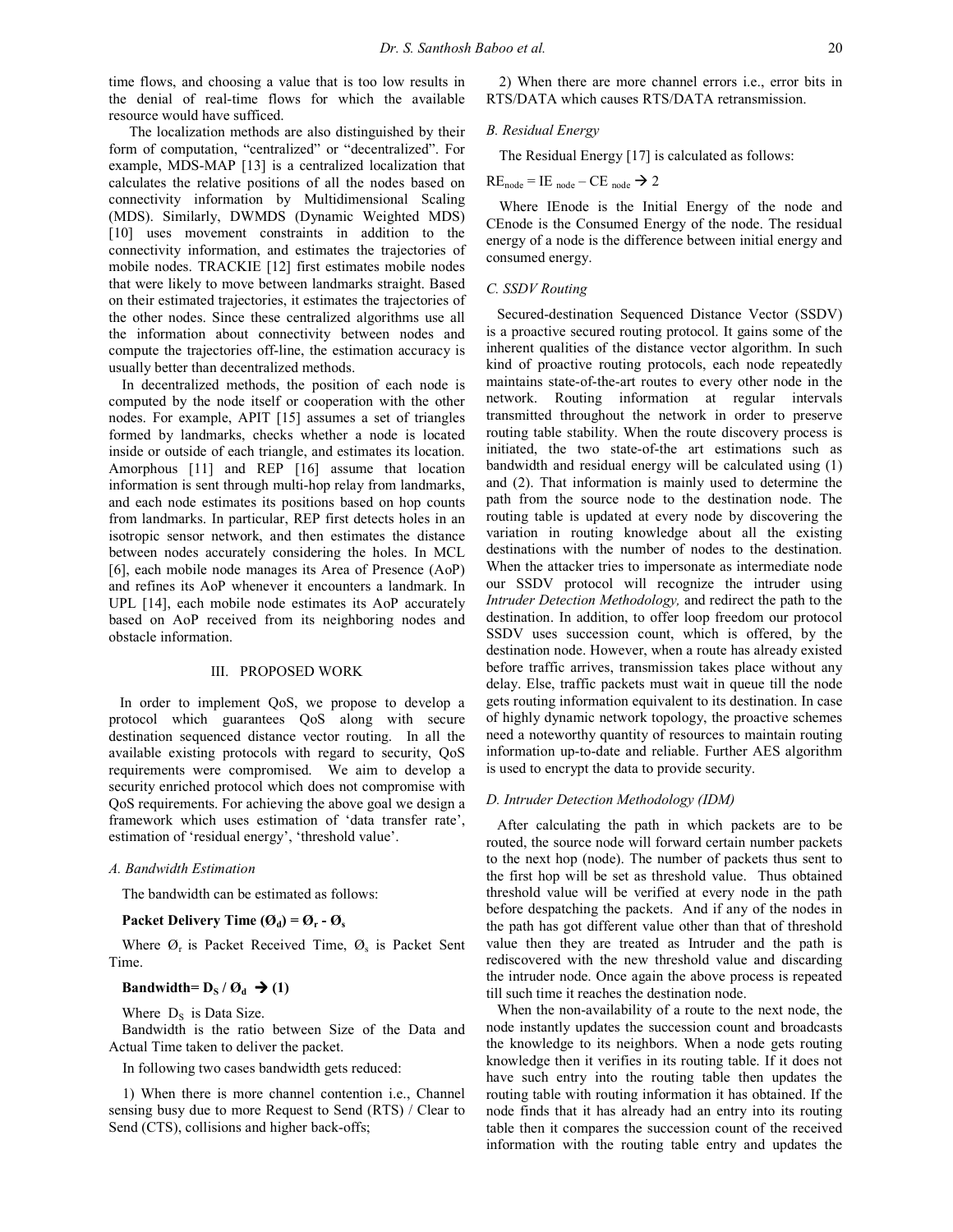information. If it has succession count that is less than that of the received one then it rejects the information with the least succession count. Suppose both the succession counts are one and the same then the node keeps the information that has the shortest route or the least number of hops to that destination.

## IV. PERFORMANCE METRICS

Average End-to-End Delay: The end-to-end-delay is averaged over all surviving data packets from the sources to the destinations.

Average Packet Delivery Ratio: It is the ratio of the number of packets received successfully and the total number of packets sent.

Throughput: It is the number of packets received successfully.

Drop: It is the number of packets dropped.

## V. RESULTS AND DISCUSSIONS

Fig. 1 gives the throughput of both the protocols when the pause time is increased. As we can see from the figure, the throughput is more in the case of SSDV than DSDV. Fig. 2 presents the packet delivery ratio of both the protocols. Since the packet drop is less and the throughput is more, SSDV achieves good delivery ratio, compared to DSDV. From Fig. 3, we can ensure that the packets dropped are less for SSDV when compared to DSDV. From Fig. 4, we can see that the average end-to-end delay of the proposed SSDV protocol is less when compared to the DSDV protocol.

## VI. CONCLUSION AND FUTURE WORKS

In this paper we designed and developed a destination sequenced routing named Secured-destination Sequenced Distance Vector (SSDV) routing protocol which meets the requirements of QoS such as improved throughput with better packet delivery ratio and reduced end-to-end delay and reduced no of drop in packets. Additionally, we provide a secure route maintenance mechanism by involving threshold in terms of packets. Further we provided security in terms of Advanced Encryption Standard (AES) algorithm using add-round key for data security while transmission of data. The results graph using the performance metrics outperformed when compared with Destination Sequenced Distance Vector (DSDV) routing protocol. The framework used in this research would be further incorporated with other distance vector protocols. MANET routing protocols can be probed for incorporating security mechanism without compromising QoS. Introduction of security mechanism in routing protocol normally reduces the QoS. Author has successfully overcome the problem and obtained a better QoS for security enable routing protocols in MANET.



Fig. 1. Pause-Time Vs Throughput



Fig. 2. Pause-Time Vs Packet Delivery Ratio







Fig. 4. Pause-Time Vs End-to-End Delay